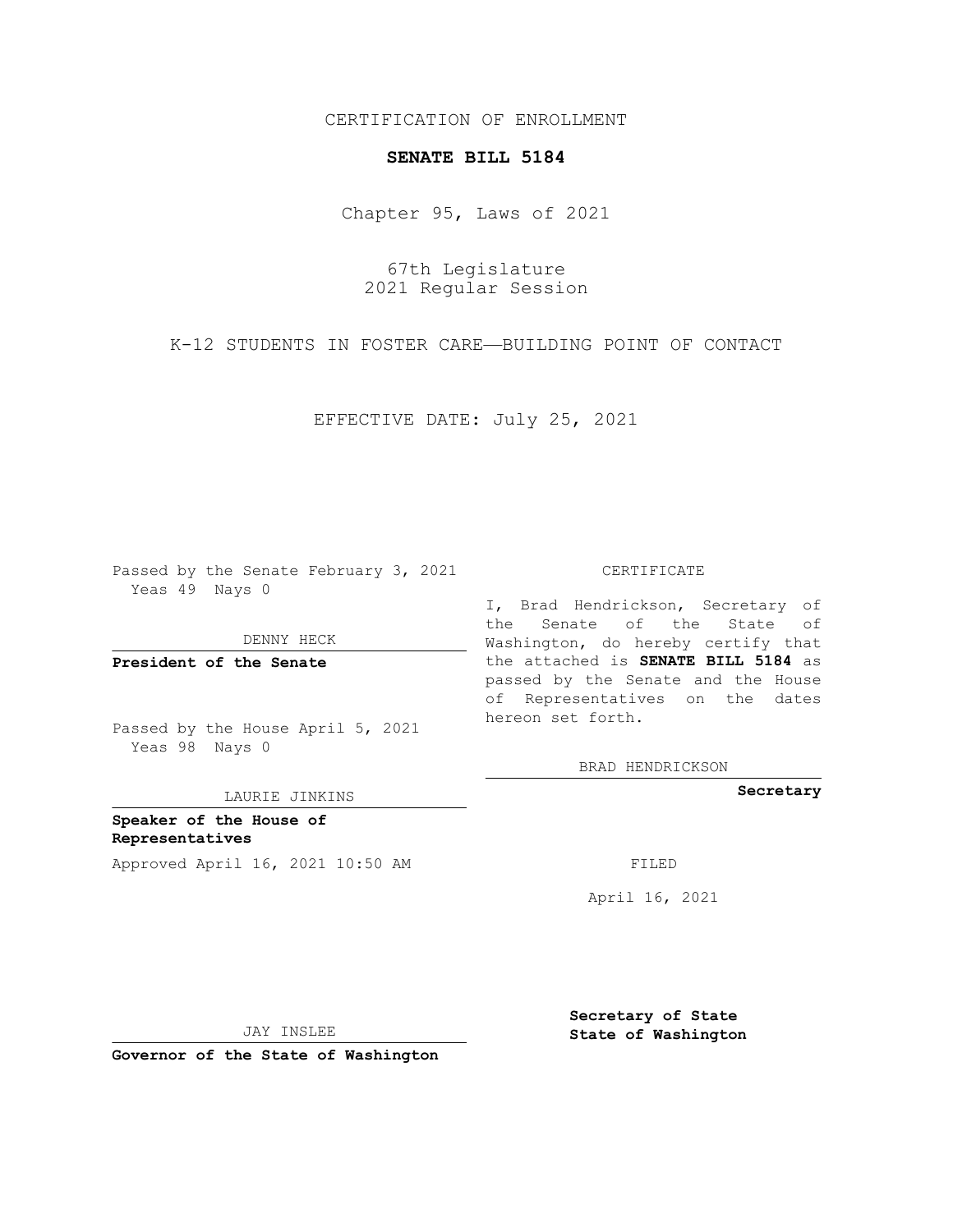## **SENATE BILL 5184**

Passed Legislature - 2021 Regular Session

## **State of Washington 67th Legislature 2021 Regular Session**

**By** Senators Nobles, Wellman, Billig, Carlyle, Conway, Das, Dhingra, Frockt, Hasegawa, Hunt, Kuderer, Liias, Lovelett, Nguyen, Randall, Saldaña, Salomon, and Wilson, C.; by request of Superintendent of Public Instruction

Read first time 01/13/21. Referred to Committee on Early Learning & K-12 Education.

1 AN ACT Relating to establishing a building point of contact in 2 all K-12 public schools for students in foster care; amending RCW 3 28A.320.148; and creating a new section.

4 BE IT ENACTED BY THE LEGISLATURE OF THE STATE OF WASHINGTON:

 NEW SECTION. **Sec. 1.** The legislature acknowledges that students in foster care often face additional challenges, both academically and emotionally. When students are connected with a caring adult, are attending school regularly, and have the supports they need, they are more likely to be successful in school and in life. Schools, child welfare agencies, communities, and families must work together to provide the equitable opportunities, specialized services, and useful 12 supports that are essential for students in foster care. By establishing a building point of contact, the legislature intends to further support coordination of resources and facilitation of compliance with state and federal laws related to students who are dependent pursuant to chapter 13.34 RCW.

17 **Sec. 2.** RCW 28A.320.148 and 2018 c 139 s 3 are each amended to 18 read as follows:

19 (1) Each school district must designate a foster care liaison to 20 facilitate district compliance with state and federal laws related to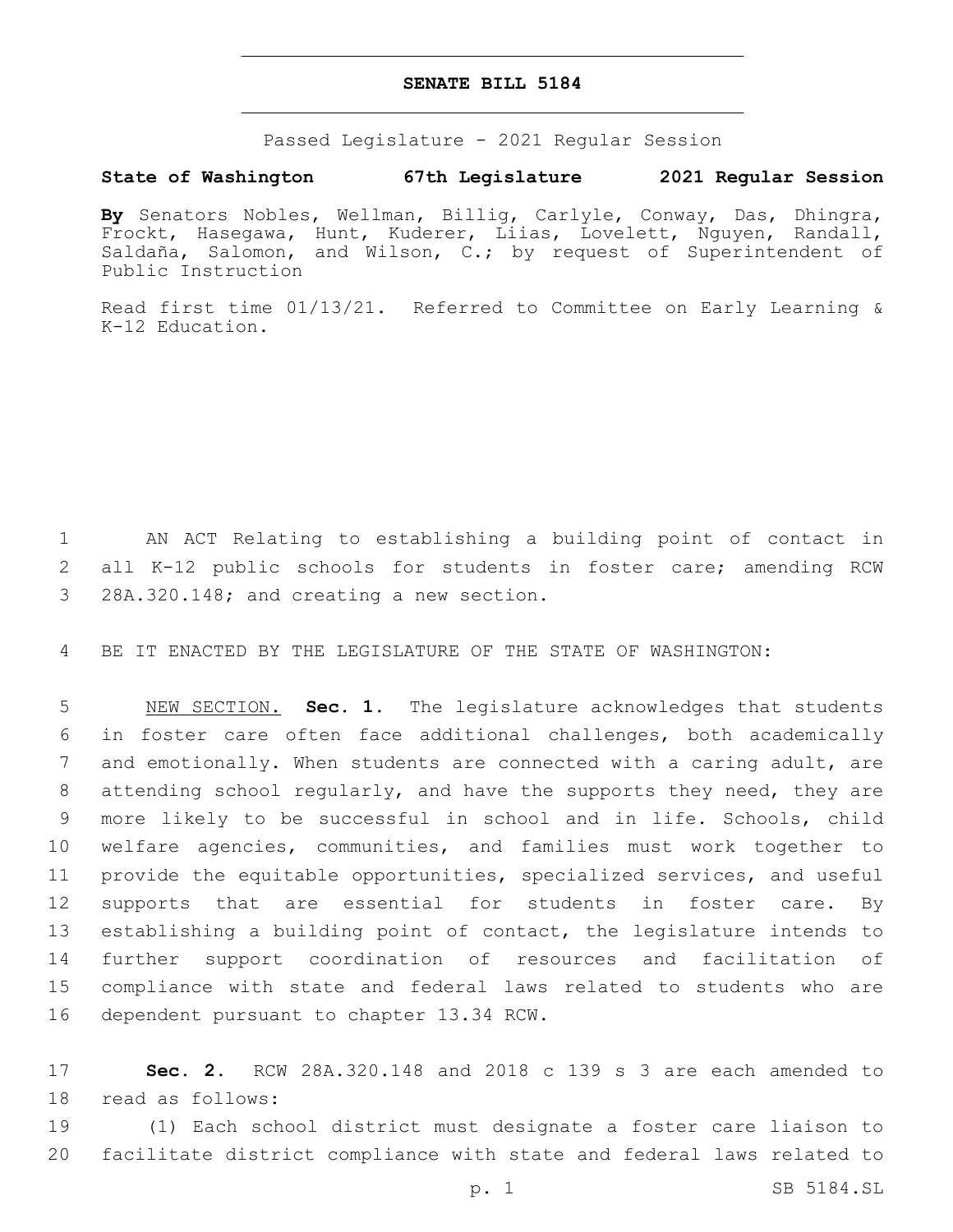1 students ((in out-of-home care)) who are dependent pursuant to 2 chapter 13.34 RCW and to collaborate with the department of children, youth, and families to address educational barriers for these students. The role and responsibilities of a foster care liaison may include:5

 (a) Coordinating with the department of children, youth, and families on the implementation of state and federal laws related to 8 students ((in out-of-home care)) who are dependent pursuant to 9 chapter 13.34 RCW;

 (b) Coordinating with foster care education program staff at the 11 office of the superintendent of public instruction;

 (c) Attending training and professional development opportunities to improve school district implementation efforts;

 (d) Serving as the primary contact person for representatives of 15 the department of children, youth, and families;

 (e) Leading and documenting the development of a process for making best interest determinations in accordance with RCW 18 28A.225.350;

 (f) Facilitating immediate enrollment in accordance with RCW 20 28A.225.330;

 (g) Facilitating the transfer of records in accordance with RCW 22 28A.150.510 and 28A.225.330;

 (h) Facilitating data sharing with child welfare agencies consistent with state and federal privacy laws and rules;

(i) Developing and coordinating local transportation procedures;

 (j) Managing best interest determination and transportation cost disputes according to the best practices developed by the office of 28 the superintendent of public instruction;

29 (k) Ensuring that students ((in out-of-home care)) who are dependent pursuant to chapter 13.34 RCW are enrolled in and regularly attending school, consistent with RCW 28A.225.023; and

 (l) Providing professional development and training to school 33 staff on state and federal laws related to students ((in out-of-home care)) who are dependent pursuant to chapter 13.34 RCW and their 35 educational needs, as needed.

 (2) ((For the purposes of this section, "out-of-home care" has the same meaning as in RCW 13.34.030.)) Each K-12 public school in the state must establish a building point of contact in each elementary school, middle school, and high school. These points of contact must be appointed by the principal of the designated school,